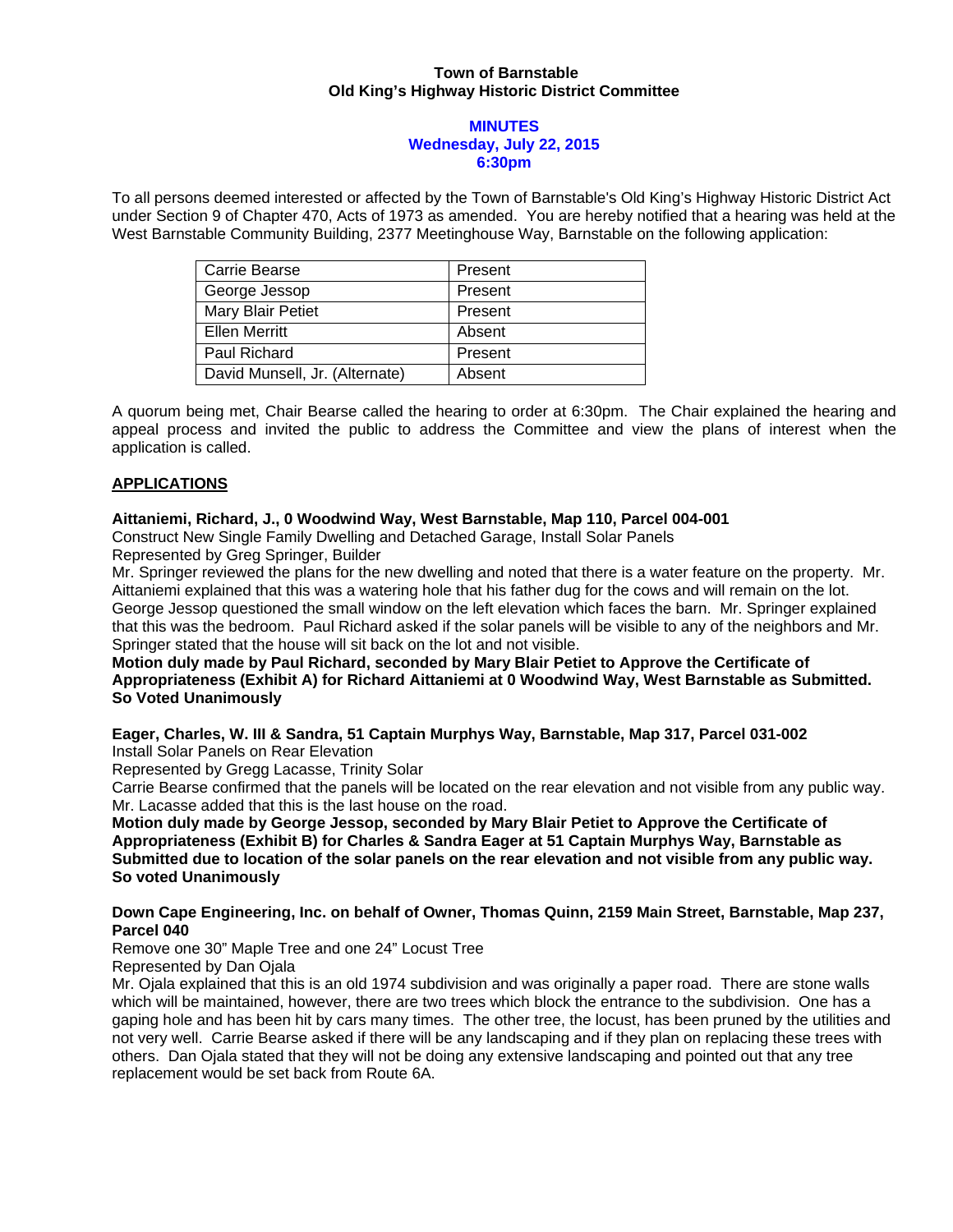**Motion duly made by George Jessop, seconded by Mary Blair Petiet to Approve the Application for Removal of Tree(s) (Exhibit C) for Down Cape Engineering, Inc. on behalf of Thomas Quinn at 2159 Main Street, Barnstable as Submitted to reflect at least one tree of suitable species to be planted set back from Route 6A.** 

# **So Voted Unanimously**

# **Schechter, Robert & Susan, 211 Scudder Lane, Barnstable, Map 259, Parcel 008**

Full Demolition of East Elevation & Partial Demolition of West Elevation

Represented by Ben & Denise Thompson & Robert & Susan Schechter

Ben Thompson stated that they began looking at this property last year and worked on the design over the winter. They found that the structure itself proved difficult to expand on and the only part worth saving was the basement on the west elevation. With the help of builder, John Squibb, they came to the conclusion that the roof needed to come down as well as the hexagon feature and the complete east elevation. They also realized they needed to take the garage off the existing mass and move it to reduce the size and scale of the dwelling. George Jessop noted that the existing structure looks like a prairie style house and the hexagon is typical, but unusual to see this style on Cape Cod. Paul Richard asked when the house was built and upon hearing that it was 1985, concluded that the dwelling was far from historic.

#### **Motion duly made by Paul Richard, seconded by Mary Blair Petiet to Approve the Certificate of Demolition (Exhibit D) for Robert & Susan Schechter at 211 Scudder Lane, Barnstable as Submitted. So Voted Unanimously**

# **Schechter, Robert & Susan, 211 Scudder Lane, Barnstable, Map 259, Parcel 008**

Construct two new one-story additions, one to be built partially on top of the basement & first floor structure, new barn/garage connected by an open-air breezeway

Represented by Ben & Denise Thompson & Robert & Susan Schechter

Mr. Thompson noted that what you will see in the new dwelling is that the basic form of the existing building stayed the same. They took the various pieces and elevations and altered them to allow for shading which breaks the mass down into smaller components. They also changed the visible accessibility by taking the garage and moving it so that the existing driveway will run right into it. The only landscaping is to extend the existing landscaping on Scudder Lane to come right up to the house. It is the same driveway and will face the berm. Paul Richard confirmed that the buffer that was there will remain. Ben Thompson concurred and with added vegetation, you will now not see through to the house. The basement elevation that will remain will undergo window replacements. The existing configuration, again, basically remains the same. The real difference between the two houses is that the old house really just looked out at the water and with the new design; they have tried to break up the mass by adding porches and pulling additions out to take advantage of the light. George Jessop reflected that the existing house dominated the site with very simple lines. This new house has broken up the different elements and he pointed out the way the decks sit low and that the exterior now reflects what is going on inside where the other one did not.

Chair Bearse open Public Comment

Joan Thompson asked what the area volume is versus what was there before and Ben Thompson replied that the new structure is approximately 1200 square feet larger including the outdoor shower, screen porches and breezeway.

Robert Mills stated that he was present on behalf of two abutters, Mrs. Johnson and Mr. Gergen. He would like to address the landscaping on the south side and noted that there is a historic wall which they would like to see remain. Carrie Bearse assured Mr. Miller that historic walls are not allowed to be removed and Ben Thompson stated that they have no intention of touching this stone wall. Mr. Mills also addressed concerns regarding 60-70 cedar trees and the grade that may effect that the house will be very visible. Denise Thompson confirmed that there will be no trees taken down on the south side of the berm and that only a few trees on the north side of the berm may have to be taken out or moved. They are also adding a stone wall that will protect the berm. Mrs. Schechter added that the berm gives them privacy and they intend to keep it just the way it is. Mr. Mills stated that it is not clear in the landscaping drawing that it does not impede into the setbacks and believes that it does 2- 3 feet. Ben Thompson reiterated that the property line Mr. Mills is referring to is on the south side of the berm and they have no intention of touching anything in this area.

Hearing no further comments, Chair Bearse closed Public Comment.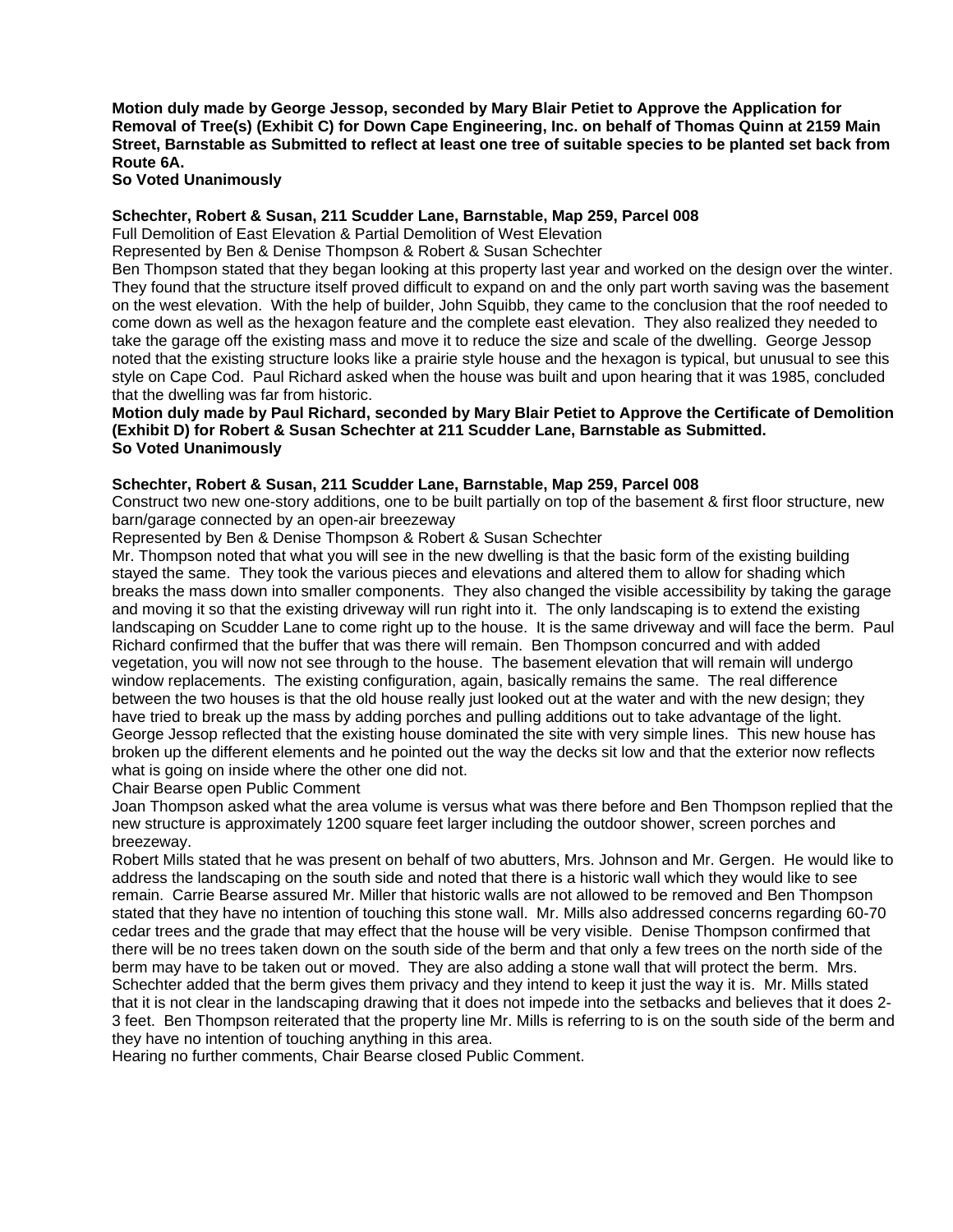**Motion duly made by Mary Blair Petiet, seconded by Paul Richard to Approve the Certificate of Appropriateness (Exhibit E) for Robert & Susan Schechter at 211 Scudder Lane, Barnstable as Submitted and that the existing native vegetation on the south side is to remain and that no stone walls on the property are to be disturbed.** 

**So Voted Unanimously** 

### **Purdie, James, 41 Locust Lane, Barnstable, Map 319, Parcel 114**

Replace Window with French Door

NOTE: No representative was present and this application was reviewed at the conclusion of the Agenda. The Members reviewed the proposal to replace an existing window with a French door on the rear of the dwelling. No concerns were voiced.

**Motion duly made by George Jessop, seconded by Paul Richard to Approve the Certificate of Appropriateness (Exhibit F) for James Purdie at 41 Locust Lane, Barnstable as Submitted. So Voted Unanimously** 

# **Johnson, Gail, 2390 Main Street, Barnstable, Map 237, Parcel 024**

Construct Stone Wall

Represented by Alex Crimmins

Before presentation, Chair Bearse advised the applicants that a word of caution was voiced by the Committee's Town Council liaison, Ann Canedy. The applicant may want to have a conversation with MassHighway before constructing the stone wall to determine exactly where the new sidewalks will be going. Mr. Crimmins noted one error on the application in that the stone pillars will be solid granite, each two foot by two foot. The center of the wall will be closer to the house to soften and follow the contours of the road. The stones are old fieldstone that have a patina and are similar to the ancient stone walls that are all over the property.

# **Motion duly made by George Jessop, seconded by Paul Richard to Approve the Certificate of Appropriateness (Exhibit G) for Gail Johnson at 2390 Main Street, Barnstable to reflect that the stone pillars will be solid granite.**

**So Voted Unanimously** 

#### **CERTIFICATE OF EXEMPTIONS**

# **McGaffigan, Patrick, 15 Sheep Meadow Road, West Barnstable, Map 109, Parcel 029**

10" x 12" Shed

Staff explained that the applicant, who recently moved to West Barnstable, was unaware of the procedure for applying for a shed or that his dwelling was located in a historic district. When he inquired what he needed to do, he was told he just had to register the shed. He purchased a 10' x 12' shed with vinyl siding and when he filed, he was informed that he was in the Old King's Highway Historic District. Paul Richard offered the suggestion that the applicant perhaps could plant screening to block the view. Members voiced concern that by approving the vinyl siding on the shed they would be setting a precedent. Another option was raised that the vinyl siding could be replaced with a natural covering such as singles or clapboards. It was agreed that staff would offer these options to the applicant and that the Certificate of Exemption be placed on the August 12, 2015 Agenda.

#### **APPROVAL OF MINUTES**

July 08, 2015 **Motion duly made by George Jessop, seconded by Paul Richard to Approve the Minutes of July 8, 2015 as Submitted. AYE: Bearse, Jessop, Richard ABSTAIN: Petiet** 

**Having no further business before this Committee, a motion was made by George Jessop, seconded by Paul Richard to Adjourn the Meeting at 7:45pm. So Voted Unanimously** 

Respectfully submitted, Marylou Fair Recording Secretary